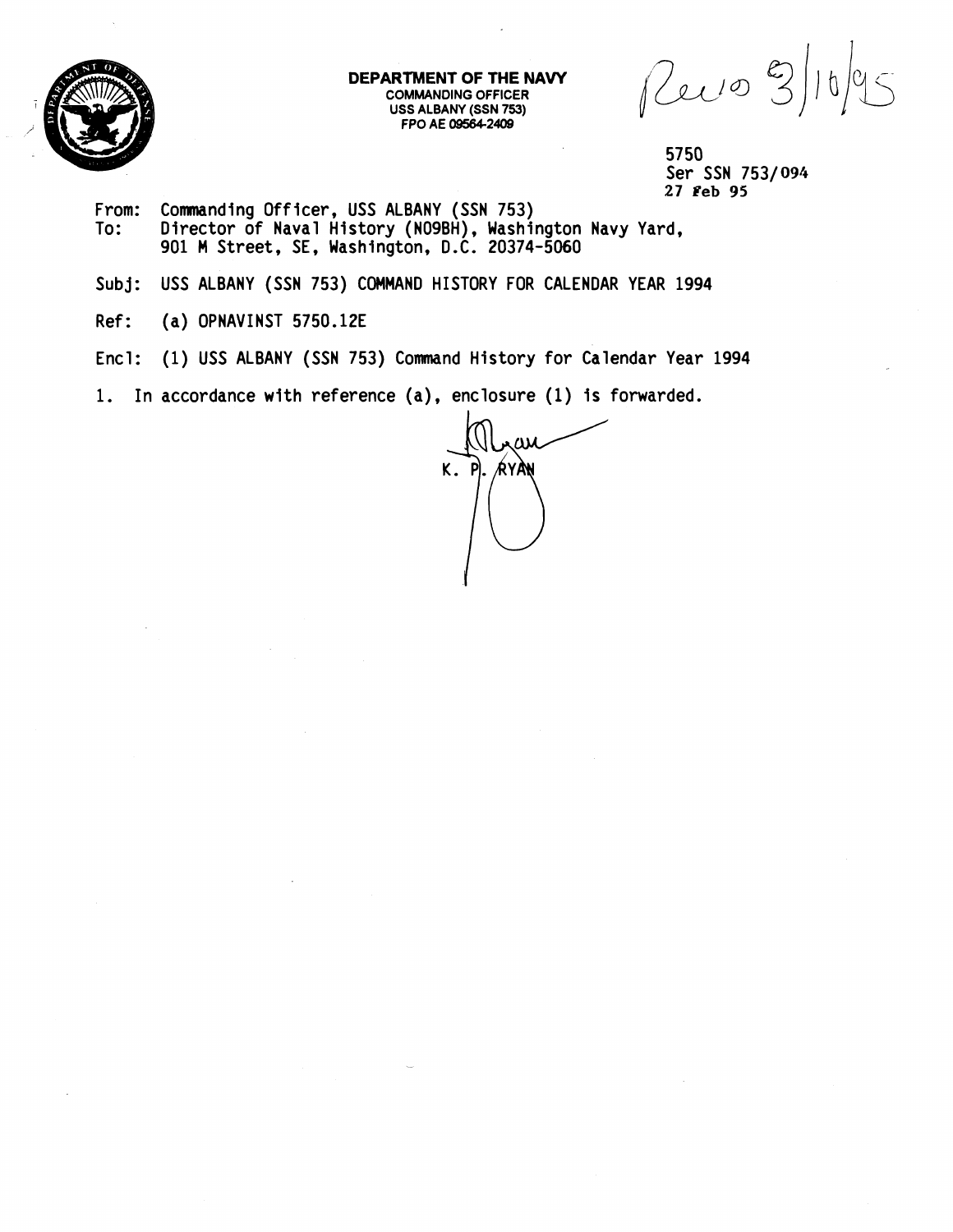### US ALBANY (SSN 753)COMMAND HISTORY FOR CALENDAR YEAR 1994

# 1. COMMAND COMPOSITION AND ORGANIZATION:

### a. Mission:

(1) USS ALBANY (SSN-753), the 43rd ship of the Los Angeles class is one of the Navy's newest nuclear powered attack submarines. It is the most advanced undersea vessel of its type in the world.

(2) The 360 ft, 6900 ton ship is well equipped to accomplish any assigned mission. Faster than her predecessors, she is equipped with "State of the Art" highly accurate sensors and weapons control systems, and is armed with sophisticated MK 48 Anti-Submarine Torpedoes, Advanced Capability Torpedoes (ADCAP), HARPOON, and twelve vertical launch tubes in the bow to launch TOMAHAWK Cruise Missiles. ALBANY carries a crew of 134 (20 officers and 114 enlisted men).

# b. Organizational structure:

(1) Immediate Senior Commands:

Commander, Submarine Force, U.S. Atlantic Fleet - VADM G. W. Emery Commander, Submarine Group TWO - RADM R. Bucannan Commander Submarine Squadron SIX - CAPT P. Flannery Commanding Officer, CDR K. P. Ryan

(2) Permanent Duty Station: Norfolk, Virginia.

Chronology:

#### Dates Events

| $01 - 01 - 94$ to $03 - 31 - 94$ | NORTH ATLANTIC DEPLOYMENT                          |
|----------------------------------|----------------------------------------------------|
| $02 - 11 - 94$ to $02 - 14 - 94$ | VIP TOUR NORWEGIAN DEPUTY DIRECTOR DICA/NIS        |
| $02 - 17 - 94$ to $02 - 21 - 94$ | PORT VISIT PORTSMOUTH, ENGLAND                     |
| 02-21-94 to 03-02-94             | <b>ISE</b>                                         |
| $03-02-94$ to $03-07-94$         | PORT VISIT BERGEN, NORWAY                          |
| $03-07-94$ to $03-18-94$         | ARCTIC EXPRESS EXERCISES                           |
| 03-19-94 to 03-28-94             | <b>TRANSIT TO BERMUDA</b>                          |
| $03 - 28 - 94$ to $03 - 31 - 94$ | OPERATIONAL REACTOR SAFEGUARDS EXAMINATION         |
| $04 - 01 - 94$ to $04 - 17 - 94$ | STAND DOWN                                         |
| $04-18-94$ to $05-01-94$         | IMA UPKEEP WITH USS L. Y. SPEAR AS-36              |
| 04-18-94                         | RECEIVED SUBMARINE GROUP 2 SILVER ANCHOR AWARD FOR |
|                                  | 1993                                               |
| $04 - 18 - 94$                   | RECEIVED SUBMARINE SQUADRON 6 DECK "D" FOR 1993    |
| $04 - 21 - 94$                   | VIP TOUR NETHERLANDS CNO                           |
|                                  |                                                    |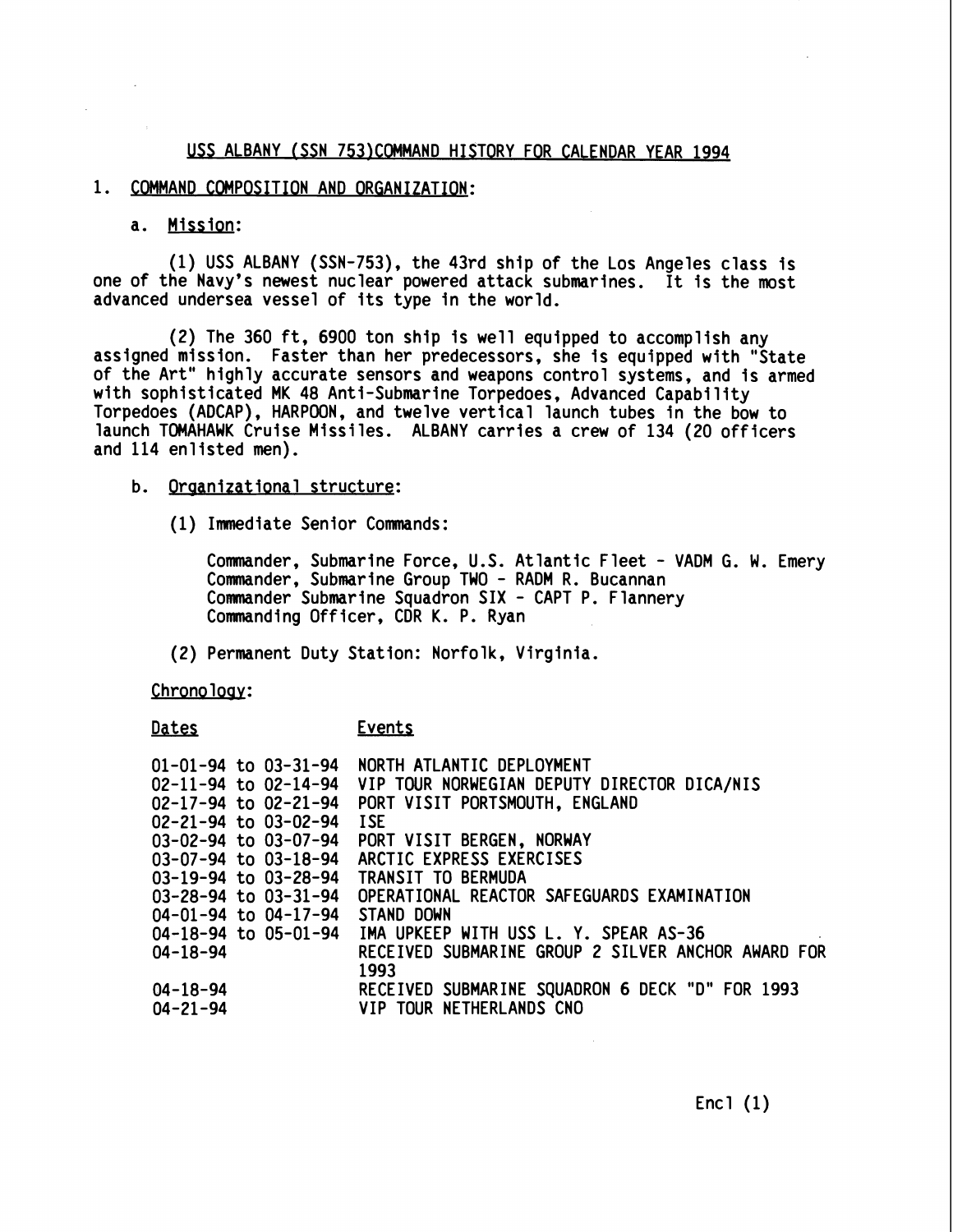| Dates                                    | <b>Events</b>                                                             |
|------------------------------------------|---------------------------------------------------------------------------|
| 04-30-94                                 | VIP TOUR RETIRED RADM COOPER                                              |
| 05-02-94 to 05-05-94 ISE SHF TESTING     |                                                                           |
| 05-06-94 to 05-23-94 SHIP'S FORCE UPKEEP |                                                                           |
| $05 - 14 - 94$                           | CDR KEVIN P. RYAN RELIEVES CDR WILLIAM F. MURPHY<br>AT NORFOLK NAVAL BASE |
| 05-24-94 to 05-26-94                     | SHF TESTING                                                               |
| 05-27-94 to 05-31-94                     | SRA PREPARATIONS                                                          |
|                                          | 05-31-94 to 08-13-94 SELECTED RESTRICTED AVAILABILITY, NEWPORT NEWS       |
|                                          | <b>SHIPYARD</b>                                                           |
| $06 - 21 - 94$                           | RECEIVED MERITORIOUS UNIT COMMENDATION FOR                                |
|                                          | OVERSEAS DEPLOYMENT JULY TO DECEMBER 1992                                 |
| 08-13-94 to 08-15-94                     | POST SRA SEA TRIALS                                                       |
|                                          | 08-16-94 to 08-28-94 IMA UPKEEP WITH USS L. Y. SPEAR AS-36                |
| 08-29-94 to 09-02-94                     | PROVIDED SERVICES SSN VS SSN OPS                                          |
| 09-03-94 to 09-12-94 SHIP'S FORCE UPKEEP |                                                                           |
| 09-13-94 to 09-15-94                     | INSPECTION BY BOARD OF INSPECTION AND SURVEY                              |
| 09-16-94 to 09-21-94                     | VOYAGE REPAIRS, NORFOLK, VIRGINIA                                         |
| 09-22-94 to 09-24-94                     | UNDERWAY LOCAL OPERATING AREAS                                            |
|                                          | 09-25-93 to 10-02-94 VOYAGE REPAIRS, NORFOLK, VIRGINIA                    |
|                                          | 10-03-94 to 11-06-94 IMA UPKEEP WITH USS L. Y. SPEAR AS-36                |
| $11 - 07 - 94$ to $11 - 23 - 94$         | UNDERWAY AUTEC OPERATING AREAS FOR TORPEDO                                |
|                                          | PROFICIENCY                                                               |
| 11-24-94 to 11-27-94 INPORT NORFOLK      |                                                                           |
|                                          | 11-28-94 to 12-02-94 PROVIDED SERVICES SSN VS SSN OPS                     |
| 12-01-94 to 12-02-94                     | SURPRISE OPERATIONAL REACTOR SAFEGUARDS                                   |
|                                          | EXAMINATION                                                               |
|                                          | 12-03-94 to 12-15-94 INPORT GROTON, CONNECTICUT FOR POM TRAINING          |
| 12-16-94 to 12-19-94                     | ENROUTE NORFOLK, VIRGINIA                                                 |
| 12-20-94 to 12-31-94                     | HOLIDAY STAND DOWN                                                        |
|                                          |                                                                           |

# 3. Narrative.

USS ALBANY (SSN-753) started the year by successfully completing an overseas deployment which began in November 1993. ALBANY received the Submarine Group Two Silver Anchor Award and the Submarine Squadron Six Deck "D" for 1993. ALBANY also received the Meritorious Unit Commendation for her first overseas deployment in 1992.

Prior to the start of the Selected Restricted Availability (SRA) at Newport News Shipyard, CDR K. P. Ryan relieved CDR W. F. Murphy as Commanding Officer. The purpose of SRA was to upgrade systems and conduct major repairs to the ship. During the SRA, the major additions to ALBANY were the installation of dihedrals and CSA MK-2 6" launchers.

Throughout the year, ALBANY successfully completed all operational commitments. ALBANY successfully passed an inspection by the Board of Inspection and Survey.

 $\overline{I}$